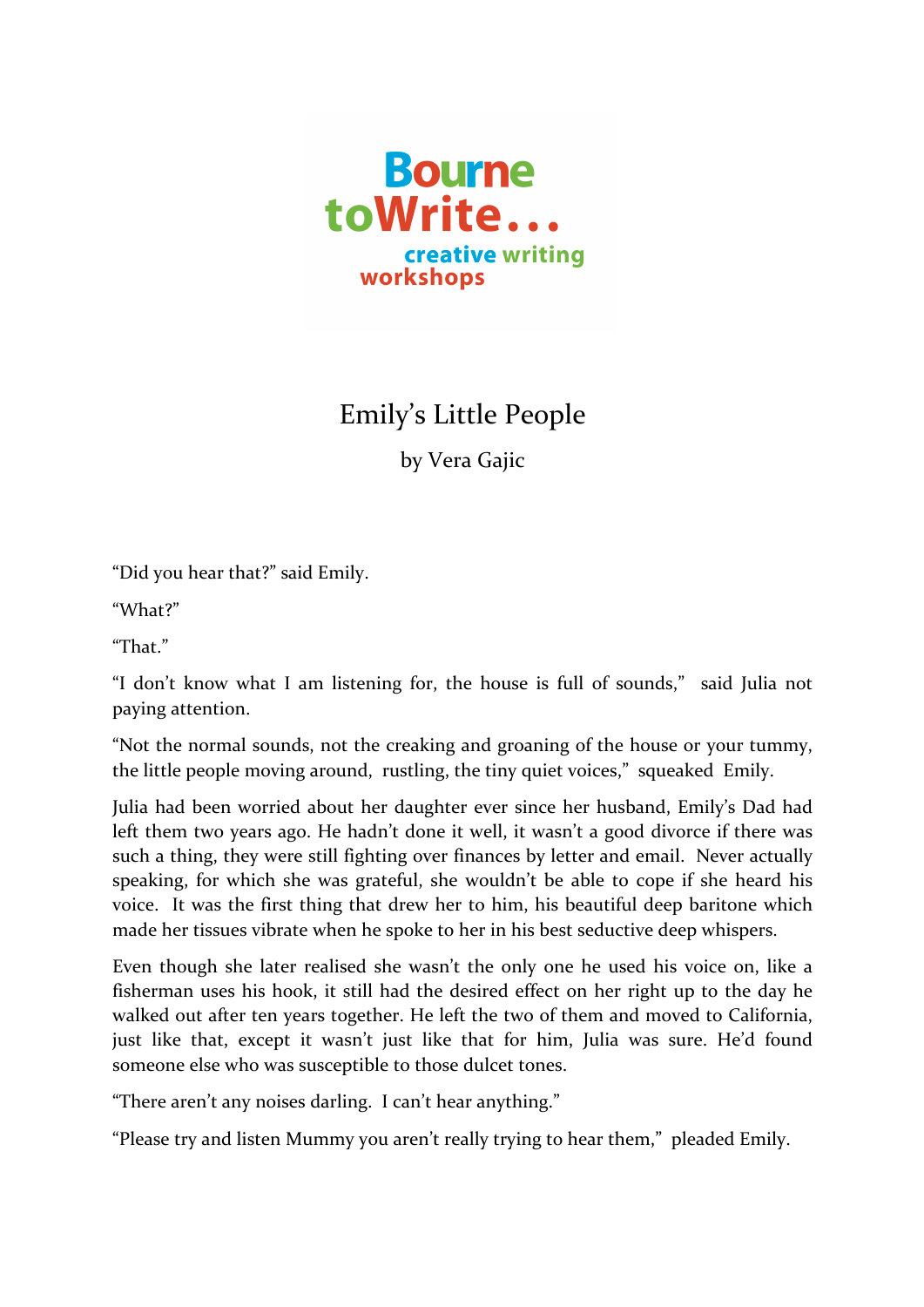"Who are they?" asked Julia, beginning to worry this was going to be another episode like the last one which ended up forcing them to move out of their home as Emily couldn't stand the smell, it made her retch but no one else could detect it. Julia had brought Emily to see this house three times before she agreed to move to make sure she couldn't smell anything. Dear God, she hoped it wasn't going to be noises this time.

"Mummy are you really listening? Please shut your eyes and listen."

Julia closed her eyes and tried to block out her thoughts so that she could listen. Standing in the middle of the living room with its deep carpet, red velvet curtains and two squidgy sofas it had a soft cosy feel which muffled sounds despite its high Victorian ceilings. Once she let her ears adjust to the silence she soon became aware of the ringing in her ears or was it her head.

Too many loud concerts in her youth maybe or did everyone have a ringing when there was no other noise. Once she heard the ringing, not really ringing that wasn't the right word more of a hum, a high pitched hum she couldn't unhear it and it seemed to get louder and louder. She rarely allowed herself the quiet to hear it and she knew why. It was so irritating.

"There it is again, sounds like little feet in high shoes and a long dress swishing around, click, swish, click, click, swish. Can't you hear it? It sounds like it is coming out of the fireplace"

Emily crouched down by the fireplace and tried to pull open the metal stopper covering up the entrance to the chimney breast.

"I told you Emily the fireplace doesn't work, it's just for decoration, it's been blocked up, don't try and pull it, stop it, please Emily stop it, now, stop it."

Every morning since her husband had left Julia promised herself that today she was going to be patient, she was not going to raise her voice but every night she scolded herself for not keeping her promise.

"But there it is again, click, click, now someone else is walking too, clack, clack, click, click. Mummy you must be able to hear it."

"No, no I can't hear a thing Emily," biting her tongue so that she couldn't say more.

The door opened and in walked Grandma Betty. She had moved in with her daughter and grand daughter a few weeks ago after Julia begged her to help, professing not to be able to cope with Emily on her own anymore. Betty found that hard to believe. Emily was an unusual child it was true but she wasn't madness inducing as Julia implied. Whatever the reason she was grateful to be in charge of a family again, she'd missed it

"You can hear it can't you Grandma?" asked Emily.

"What?"